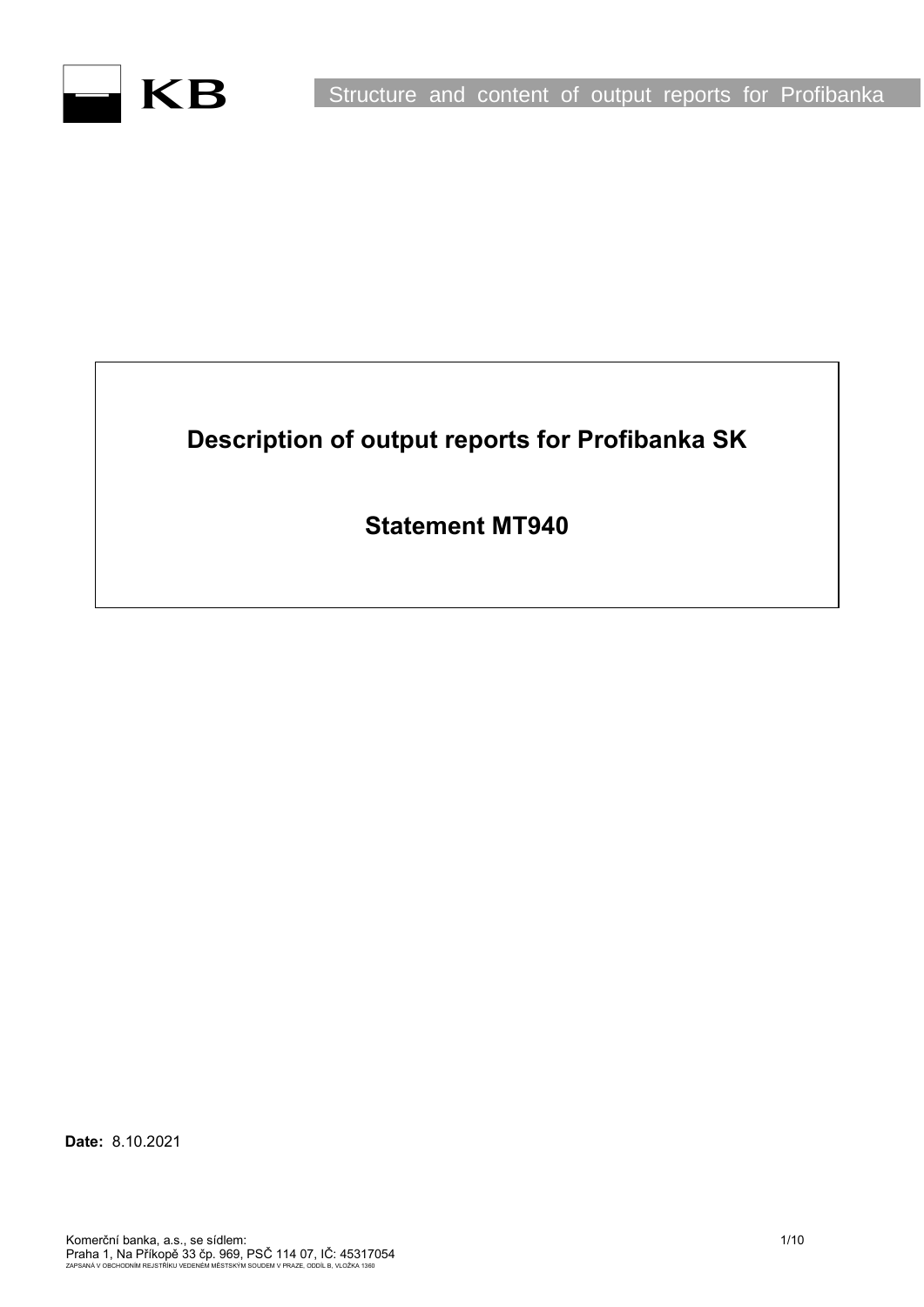

## **CONTENT:**

| $1 \quad$ |  |  |
|-----------|--|--|
| 1.1       |  |  |
| 1.2       |  |  |
| 1.3       |  |  |
| 1.3.1     |  |  |
| 1.3.2     |  |  |
| 1.3.3     |  |  |
| 1.4       |  |  |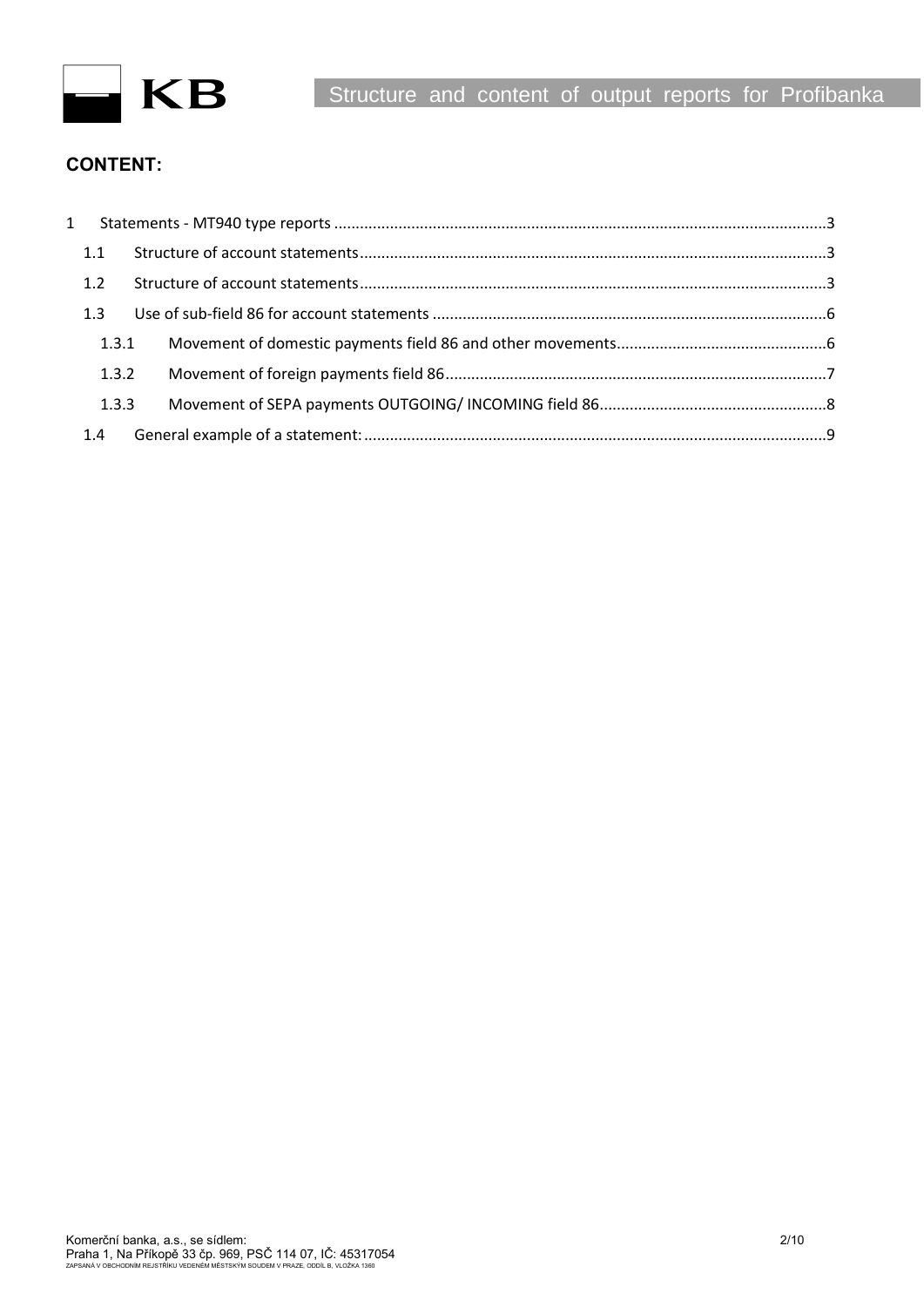

## <span id="page-2-0"></span>**1 Statements - MT940 type reports**

## <span id="page-2-1"></span>**1.1 Structure of account statements**

File format for account statements based on the format for MT940 Swift reports.

The file does not have a header and contains one or more statements. One logical account statement may have one or more pages (sheets). Each page of the statement is made up of the header, text block (need not be) more suitable is to catch onto field :20: and end characters. The X'01' character is inserted before the header. End characters are made up of } characters, X'03' and <CR><LF> (X'7D030D0A'). Items in the header and in the text block are labelled.

The following table describes the structure of the header and the text block of the statement.

#### **The header of the statement has this structure:**

{:F01KOMBSKPPAXXX0000000000}{2:I940XXXXXXXXXXXXN}{3:{111:XXXXXXXXXXXXXXXX}}{4:

#### where

| 1:FO1               | <b>Constant</b> basic block of the header                |
|---------------------|----------------------------------------------------------|
| <b>XXXXXXXXXXXX</b> | Ordering party's bank sort code                          |
| bbbb                | Status (session number)                                  |
|                     | (is generated by the programme; 0 - 9999)                |
| tttttt              | <b>Transaction number</b>                                |
|                     | (numbering is a data record inside the file; 0 - 999999) |
| 2:1940              | <b>Constant</b> application block of the header          |
| CCCCCCCCCCCC        | Recipient number                                         |
| р                   | Priority (N is used - standard transfer)                 |
| m                   | Monitoring of delivery (not used - space)                |
| <b>YYY</b>          | obsolescence period (020 is used)                        |
| 4:                  | <b>Constant Text block</b>                               |

## <span id="page-2-2"></span>**1.2 Structure of account statements**

The file may contain information, which has nothing to do with the statements. Ignore this information when processing the file into the IS. Account statements start with field :20: and end with field :62F:.

#### **Meaning of individual columns:**

| M/O | $=$ | field valence                  |
|-----|-----|--------------------------------|
|     |     | $M =$ mandatory field          |
|     |     | $O =$ optional field           |
| L/F | $=$ | length and format of the field |
|     |     | $n =$ numerical 0 - 9          |
|     |     | $a =$ alphabetical             |
|     |     | $F = fixed field length$       |
|     |     | $V =$ variable field length    |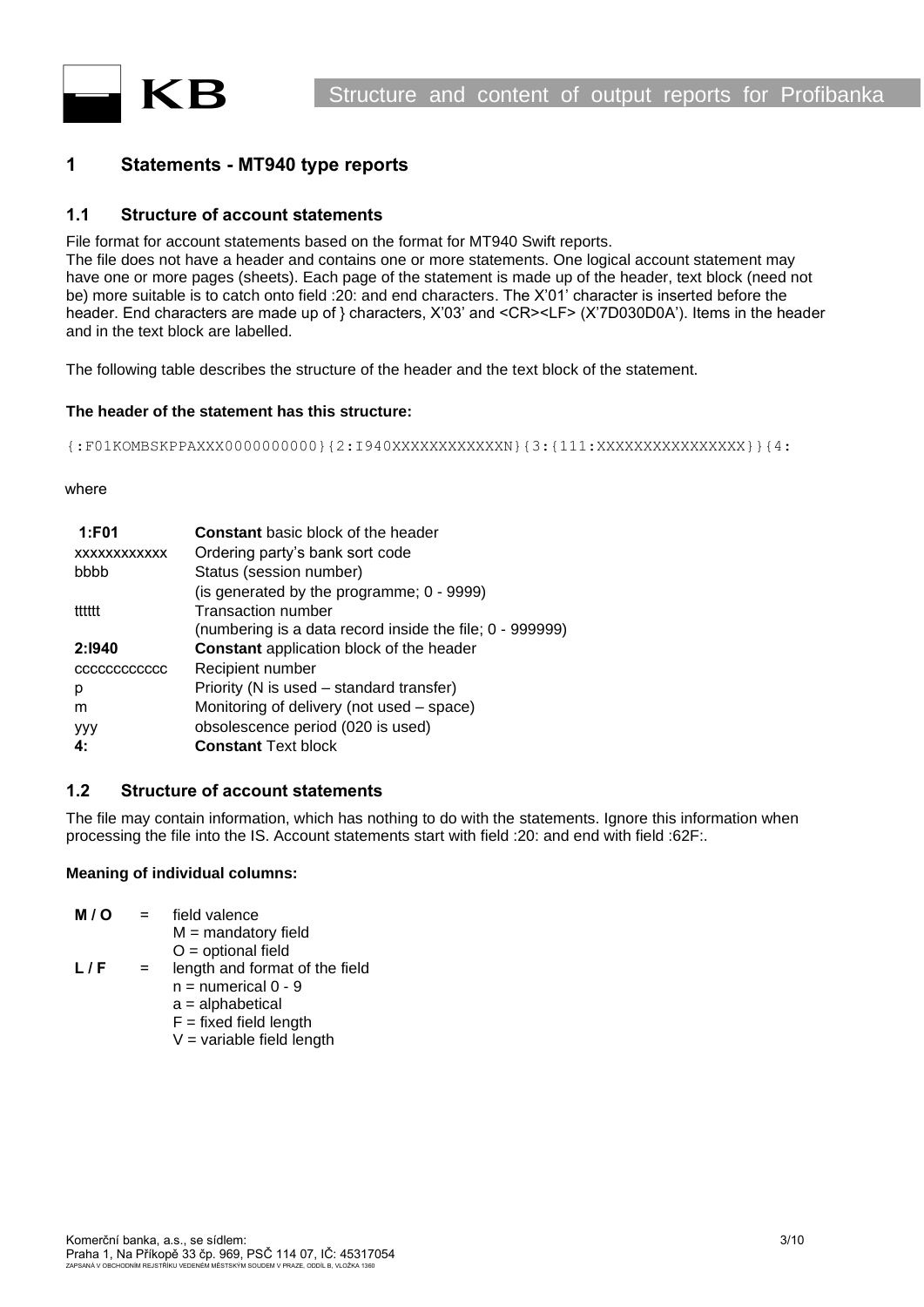

| <b>Description</b>                                                            | M/O    | L/F        |
|-------------------------------------------------------------------------------|--------|------------|
| <b>kCR&gt;<lf>:20:</lf></b>                                                   | М      | 4 a F      |
| Reference                                                                     | М      | 16 a V     |
| Internal structure used: date in the format yymmdd                            |        |            |
| and time of creation                                                          |        |            |
| <cr><lf>:21:</lf></cr>                                                        | Ο      | 4aF        |
| Further reference                                                             | O      | 16 a V     |
| Not used                                                                      |        |            |
| <b>kCR&gt;<lf>:25:</lf></b>                                                   | Μ      | 4aF        |
| Description of account<br>Number of bank / account no.                        | М      | 35 a V     |
|                                                                               |        |            |
| kCR> <lf>:28C:<br/>Statement number</lf>                                      | м<br>М | 5aF<br>5nF |
| Statement number / page number (statement number                              |        | $\prime$   |
| - leading zeros,                                                              |        | 5nV        |
| Page number without leading zeros)                                            |        |            |
| <cr><lf>:60x:</lf></cr>                                                       | М      | 5aF        |
| where $x = type$ of balance                                                   |        |            |
| $x = F$ for initial balance,                                                  |        |            |
| Sub-field 1:                                                                  | М      | 1aF        |
| Balance mark, $C = \text{credit}, D = \text{debit}$                           |        |            |
| Sub-field $2$ :                                                               | М      | 6nF        |
| Balance date in format YYMMDD                                                 |        |            |
| Sub-field 3:                                                                  | M      | 3aF        |
| ISO-code for balance currency                                                 |        |            |
| Sub-field 4:                                                                  | М      | 15 n V     |
| <b>Balance amount</b>                                                         |        |            |
| kCR> <lf>:61:</lf>                                                            | O      | 4 a F      |
| Movement row                                                                  |        |            |
| Sub-field $1$ :<br>Date of clearing in format YYMMDD                          | М      | 6nF        |
| Sub-field $2:$                                                                | O      | 4nF        |
| Date of entry into the system in format MMDD                                  |        |            |
| Sub-field $3$ :                                                               | М      | 2aV        |
| Type of clearing                                                              |        |            |
| $\overline{C}$ = credit, D = debit, RC = reversal credit, RD = reversal debit |        |            |
| Sub-field 4:                                                                  | O      | 1aV        |
| Type of currency                                                              |        |            |
| Sub-field 5:                                                                  | M      | 15 n V     |
| Movement amount (without leading zeros, with                                  |        |            |
| decimal comma)                                                                |        |            |
| Sub-field $6$ :                                                               | M      | 4 a F      |
| Text key                                                                      |        |            |
| Sub-field 7:                                                                  | M      | 16 a V     |
| <b>Client reference</b>                                                       |        |            |
| If none, then one space is stated                                             |        |            |
| Sub-field 8:                                                                  | O      | 16 a V     |
| //Bank reference (transaction number)                                         |        |            |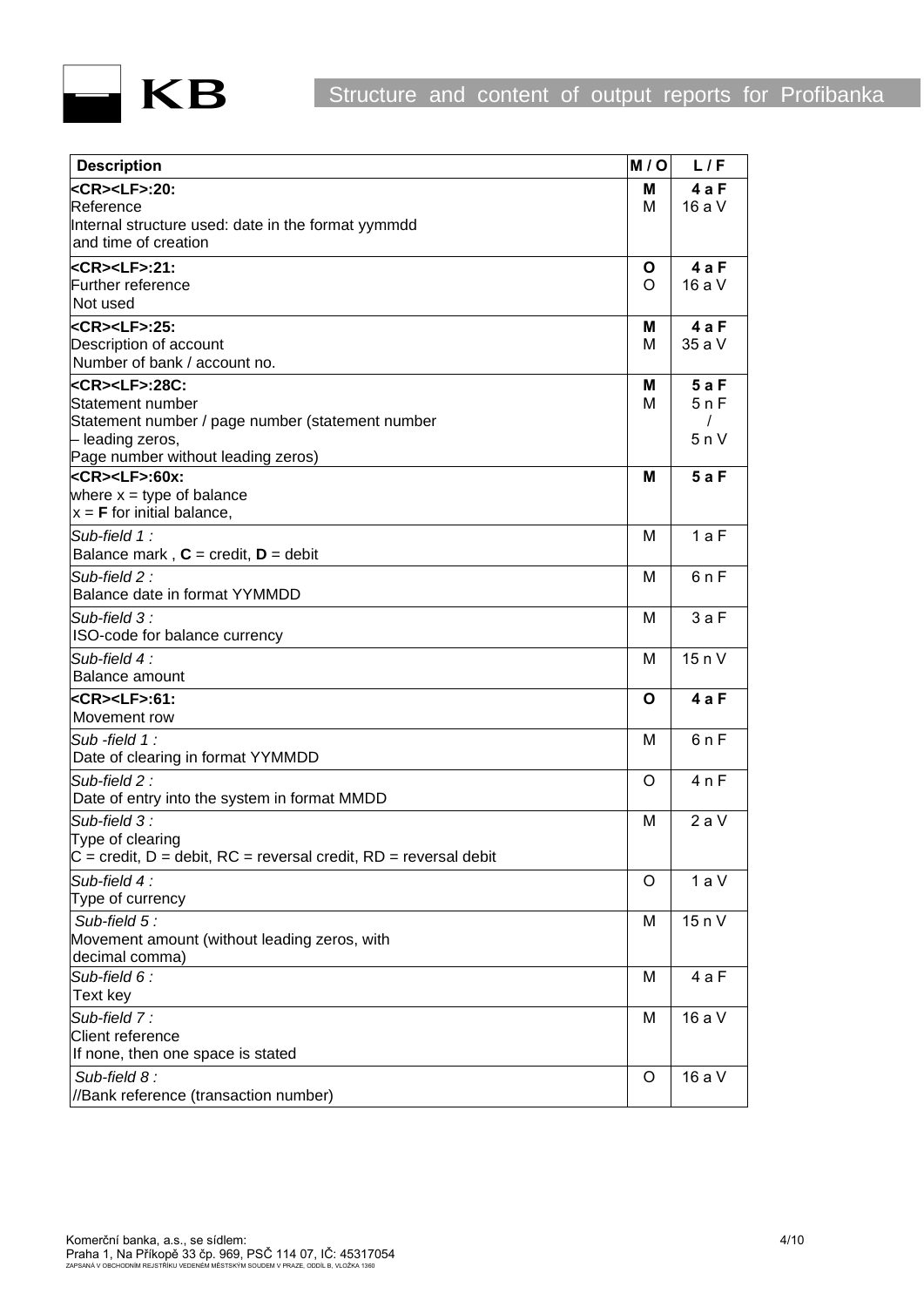

| <crlf>Sub-field 9:</crlf>                                              | O | 34 a V  |
|------------------------------------------------------------------------|---|---------|
| VAdditional information for movements from another                     |   |         |
| financial institution in terms of domestic payments in                 |   |         |
| the bank reference report, Date of debiting from the                   |   |         |
| opposite account YYMMDD                                                |   |         |
| or                                                                     |   |         |
| /OCMT/XXXNNNNNNNN,NN                                                   |   |         |
| where                                                                  |   |         |
| <b>OCMT/ key word,</b><br>XXX ISO code of the currency                 |   |         |
| <b>NNNNNNNN, NN original amount with 2 decimal places</b>              |   |         |
| <cr><lf>:86:</lf></cr>                                                 | O | 16 x 35 |
| <b>Field for further information</b>                                   |   | a V     |
| The field may contain up to 6 sub-fields, which are separated by CRLF  |   |         |
| Description of the content of this field contained in a separate table |   |         |
| <cr><lf>:62x:</lf></cr>                                                | м | 5aF     |
| where $x = type$ of balance                                            |   |         |
| $x = F$ for final balance,                                             |   |         |
|                                                                        |   |         |
| Sub-field 1:<br><b>Balance mark</b>                                    | М | 1aF     |
| $C = \text{credit}, D = \text{debit}$                                  |   |         |
|                                                                        |   |         |
| Sub-field 2:                                                           | М | 6nF     |
| Balance date in format YYMMDD                                          |   |         |
| Sub-field 3:                                                           | м | 3aF     |
| ISO-code for balance currency                                          |   |         |
| Sub-field $4$ :                                                        | м | 15nV    |
| <b>Balance amount</b>                                                  |   |         |
| <b><cr><lf>:64:</lf></cr></b>                                          | O | 4 a F   |
| current balance according to foreign exchange                          |   |         |
| Sub-field 1:                                                           | м | 1aF     |
| Balance mark $C = \text{credit}, D = \text{debit}$                     |   |         |
| $Sub$ -field 2 :                                                       | М | 6nF     |
| Balance date in format YYMMDD                                          |   |         |
| $Sub-field.3:$                                                         | м | 3aF     |
| ISO-code for balance currency                                          |   |         |
|                                                                        |   |         |
| Sub-field 4:                                                           | м | 15 n V  |
| Current balance amount                                                 |   |         |
| <cr><lf>:65:</lf></cr>                                                 | O | 4 a F   |
| Future balance according to foreign exchange                           |   |         |
| Sub-field 1:                                                           | M | 1aF     |
| Balance mark $C = \text{credit}, D = \text{debit}$                     |   |         |
| Sub-field 2:                                                           | M | 6 n F   |
| Balance date in format YYMMDD                                          |   |         |
| Sub-field 3:                                                           | M | 3aF     |
| ISO-code for balance currency                                          |   |         |
| Sub-field $4$ :                                                        | M | 15 n V  |
| Future balance amount                                                  |   |         |
| <cr><lf>-</lf></cr>                                                    | M | 1 a F   |
| End of MT940 statement                                                 |   |         |
|                                                                        |   |         |

#### **Notes:**

Amounts are stated to two decimal places with a decimal comma without the leading zeros. For whole amounts the decimal part after the decimal comma (only zeroes) need not be stated.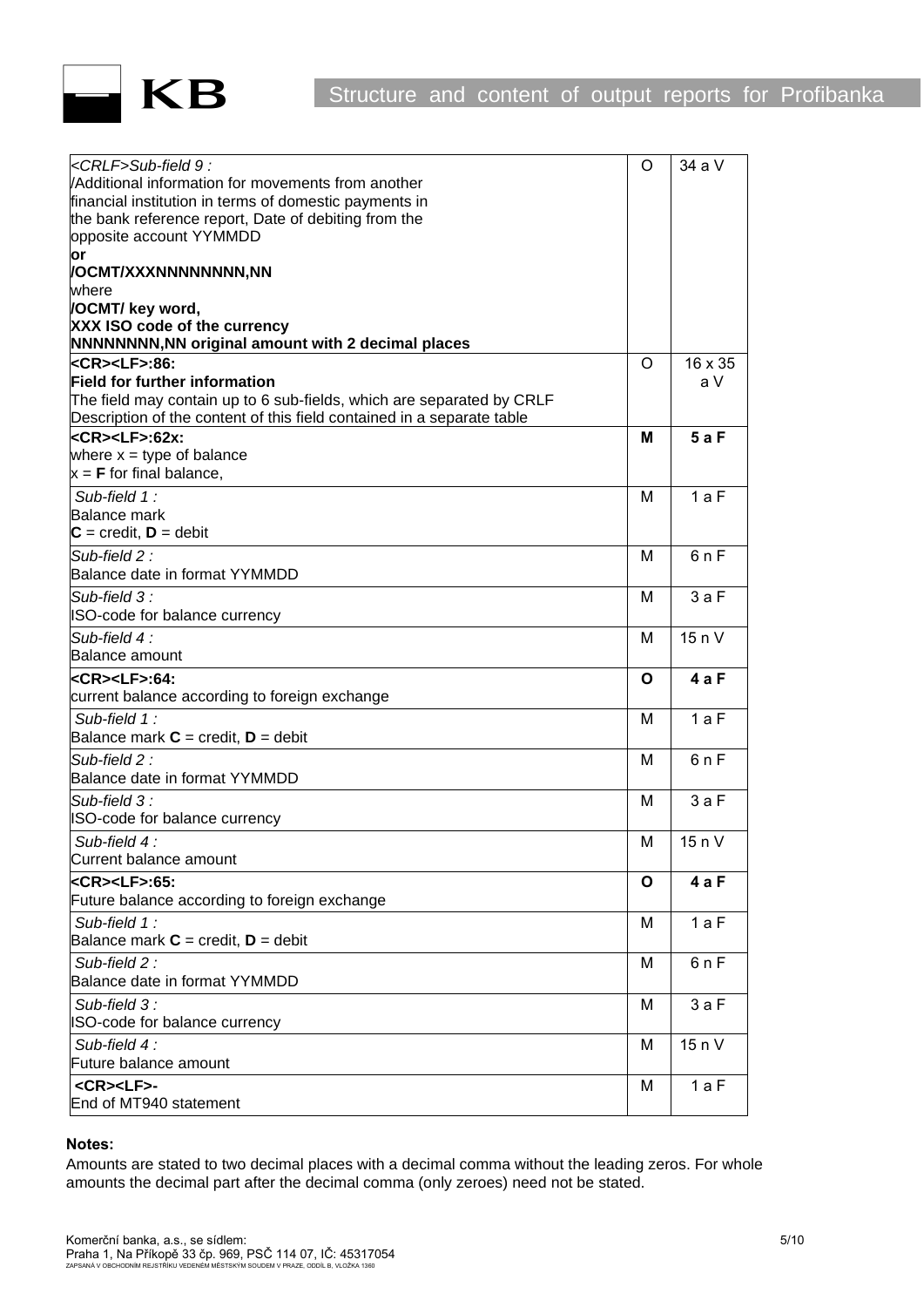

## <span id="page-5-0"></span>**1.3 Use of sub-field 86 for account statements**

The "?" character is used as a separator for sub-fields. Use of the sub-field differs for domestic payments (clearing) movement, foreign payments (foreign payment transactions) and other movements (withdrawal from the counter, fees, interest, card operations etc.).

#### <span id="page-5-1"></span>**1.3.1 Movement of domestic payments field 86 and other movements**

| Field | Sub-<br>field             | Content of the sub-field                                                                      | Type | Description, parameters<br>of the sub-field |
|-------|---------------------------|-----------------------------------------------------------------------------------------------|------|---------------------------------------------|
| :86:  | $\mathbf{1}$              | Commercial transaction code<br>"010" (domestic/intrabank payments)<br>"030" (others payments) | n3   |                                             |
|       | ?00                       | Exchange rate                                                                                 | x27  |                                             |
|       | ?10                       |                                                                                               | n10  | Not filled in                               |
|       | ?20                       | Number of opposite account /bank                                                              | x35  |                                             |
|       | 221                       | variable symbol                                                                               | x35  |                                             |
|       | 722                       | Domestic payments - specific symbol                                                           | x35  |                                             |
|       | ?23                       | Domestic payments - constant symbol                                                           | x35  |                                             |
|       | ?24                       | Domestic payments - reason for payment                                                        | x35  |                                             |
|       | 225                       | Domestic payments - reason for payment                                                        | x35  |                                             |
|       | ?26                       | Domestic payments - reason for payment                                                        | x35  |                                             |
|       | ?27                       | Domestic payments - reason for payment                                                        | x35  |                                             |
|       | ?28                       | Domestic payments -<br>transaction code/additional code                                       | x35  |                                             |
|       | ?29                       | Domestic payments - ID allocated                                                              | x35  |                                             |
|       | ?30                       |                                                                                               | x12  | Not filled in                               |
|       | ?31                       |                                                                                               | x24  | Not filled in                               |
|       | ?32                       |                                                                                               | x27  | Not filled in                               |
|       | ?33                       | Domestic payments - name of partner                                                           | x27  |                                             |
|       | ?34                       |                                                                                               | n3   | Not filled in                               |
|       | ?38                       |                                                                                               | x35  | Not filled in                               |
|       | ?60                       | Domestic payments - item identification                                                       | x35  |                                             |
|       | ?61                       | Domestic payments - operation code                                                            | x35  |                                             |
|       | ?62                       | Domestic payments - ID generated by the client                                                | x35  |                                             |
|       | System description<br>?63 |                                                                                               | x35  |                                             |
|       | ?64<br>Note 1             |                                                                                               | x35  |                                             |
|       | ?65                       | Note 2                                                                                        | x35  |                                             |

If the field does not contain any value, this is not generated into the file.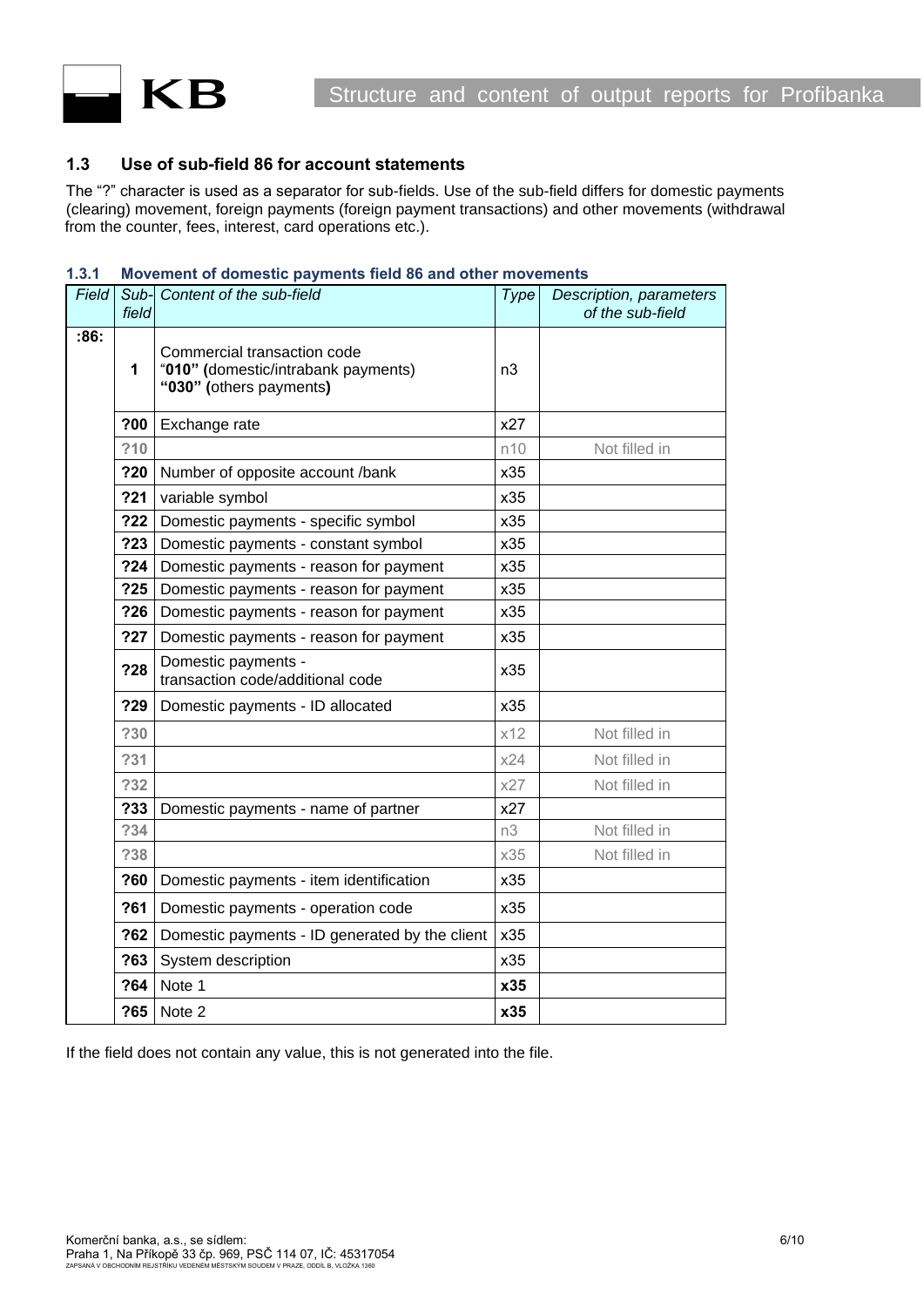

### <span id="page-6-0"></span>**1.3.2 Movement of foreign payments field 86**

| Field | Sub-<br>field | Content of the sub-field                                                                                                                                                                       | <b>Type</b> | Description, parameters of the sub-field                                                                                                                                                                                                                                                                                                                                                                                                                                                                                                                                                               |  |  |
|-------|---------------|------------------------------------------------------------------------------------------------------------------------------------------------------------------------------------------------|-------------|--------------------------------------------------------------------------------------------------------------------------------------------------------------------------------------------------------------------------------------------------------------------------------------------------------------------------------------------------------------------------------------------------------------------------------------------------------------------------------------------------------------------------------------------------------------------------------------------------------|--|--|
|       | 1             | Commercial transaction code - "020"<br>(foreign payments)                                                                                                                                      | n3          |                                                                                                                                                                                                                                                                                                                                                                                                                                                                                                                                                                                                        |  |  |
|       | ?00           | Exchange rate                                                                                                                                                                                  | x27         |                                                                                                                                                                                                                                                                                                                                                                                                                                                                                                                                                                                                        |  |  |
|       | ?10           |                                                                                                                                                                                                | n10         | Not filled in                                                                                                                                                                                                                                                                                                                                                                                                                                                                                                                                                                                          |  |  |
|       | ?20           | Number of opposite account/bank                                                                                                                                                                | x35         | In certain cases, the counterparty's account<br>cannot be displayed and it is substituted with<br>a fixed string: "0000000000000000/0000100"                                                                                                                                                                                                                                                                                                                                                                                                                                                           |  |  |
|       | 221           | Always contains the following string:<br>VS0000000000<br><b>SSXXXXXXXXXX</b><br>K0000000000,<br>in which XXXXXXXXXX<br>is substituted with a foreign bank's<br>reference number assigned by KB | x35         | This entire field contains a reference number of the foreign<br>payment assigned by KB (to be used, e.g., when filing<br>complaints with KB). It consists of the VS, SS, KS and,<br>if no change is applied to the client, the VS component is<br>applicable, while the SS and KS components are modified<br>by the bank. If the client wishes to obtain specific values of<br>the /VS/, /SS/ and /KS/ that he/she had used when<br>submitting a foreign payment (the field "reason for<br>payment"), he/she may look for such unaltered information<br>in the report, field 86: sub-fields ?22 to ?25 |  |  |
|       | 722           | Foreign currency - reason for payment                                                                                                                                                          | x35         | Specific manner of filling-in the sub-fields<br>?22 to ?25 for Komerční banka:<br>If the client wishes the data (KS, VS and SS) to be<br>processed, these data should be specified in the payment<br>order, the field "reason for payment" (i.e., filled in the cfa<br>format into the field:70:). The client may find these data in<br>the report fields?22 to ?25 and they will be displayed to<br>the recipient in the identical manner.                                                                                                                                                            |  |  |
| :86.  | ?23           | Foreign currency - reason for payment                                                                                                                                                          | x35         | See the description of the sub-field ?22                                                                                                                                                                                                                                                                                                                                                                                                                                                                                                                                                               |  |  |
|       | ?24           | Foreign currency - reason for payment                                                                                                                                                          | x35         | See the description of the sub-field ?22                                                                                                                                                                                                                                                                                                                                                                                                                                                                                                                                                               |  |  |
|       | ?25           | Foreign currency - reason for payment                                                                                                                                                          | x35         | See the description of the sub-field ?22                                                                                                                                                                                                                                                                                                                                                                                                                                                                                                                                                               |  |  |
|       | ?26           |                                                                                                                                                                                                | x35         | Not filled in                                                                                                                                                                                                                                                                                                                                                                                                                                                                                                                                                                                          |  |  |
|       | ?27           |                                                                                                                                                                                                | x35         | Not filled in                                                                                                                                                                                                                                                                                                                                                                                                                                                                                                                                                                                          |  |  |
|       | ?28           |                                                                                                                                                                                                | x35         | Not filled in                                                                                                                                                                                                                                                                                                                                                                                                                                                                                                                                                                                          |  |  |
|       | ?29           | Foreign currency-ID allocated                                                                                                                                                                  | x35         |                                                                                                                                                                                                                                                                                                                                                                                                                                                                                                                                                                                                        |  |  |
|       | ?30           |                                                                                                                                                                                                | x12         | Not filled in                                                                                                                                                                                                                                                                                                                                                                                                                                                                                                                                                                                          |  |  |
|       | ?31           |                                                                                                                                                                                                | x24         | Not filled in                                                                                                                                                                                                                                                                                                                                                                                                                                                                                                                                                                                          |  |  |
|       | ?32           |                                                                                                                                                                                                | x27         | Not filled in                                                                                                                                                                                                                                                                                                                                                                                                                                                                                                                                                                                          |  |  |
|       | ?33           | Foreign currency -name of partner                                                                                                                                                              | x27         |                                                                                                                                                                                                                                                                                                                                                                                                                                                                                                                                                                                                        |  |  |
|       | ?34           |                                                                                                                                                                                                | n3          | Not filled in                                                                                                                                                                                                                                                                                                                                                                                                                                                                                                                                                                                          |  |  |
|       | ?38           |                                                                                                                                                                                                | x35         | Not filled in                                                                                                                                                                                                                                                                                                                                                                                                                                                                                                                                                                                          |  |  |
|       | ?60           | Foreign currency -item identification                                                                                                                                                          | x35         |                                                                                                                                                                                                                                                                                                                                                                                                                                                                                                                                                                                                        |  |  |
|       | ?61           |                                                                                                                                                                                                | x35         | Not filled in                                                                                                                                                                                                                                                                                                                                                                                                                                                                                                                                                                                          |  |  |
|       | ?62           | Foreign currency -ID generated by client x35                                                                                                                                                   |             |                                                                                                                                                                                                                                                                                                                                                                                                                                                                                                                                                                                                        |  |  |
|       | ?63           | System description                                                                                                                                                                             | x35         |                                                                                                                                                                                                                                                                                                                                                                                                                                                                                                                                                                                                        |  |  |
|       | ?64           | Note1 (Partner account information)                                                                                                                                                            | x35         | after text "UCET" is account number                                                                                                                                                                                                                                                                                                                                                                                                                                                                                                                                                                    |  |  |
|       | ?65           | Note2 (Information about partner bank)                                                                                                                                                         | x35         | after text "BANK" is SWIFT code of partner bank                                                                                                                                                                                                                                                                                                                                                                                                                                                                                                                                                        |  |  |
|       |               | If the field does not contain any value, this is not generated into the file                                                                                                                   |             |                                                                                                                                                                                                                                                                                                                                                                                                                                                                                                                                                                                                        |  |  |

If the field does not contain any value, this is not generated into the file.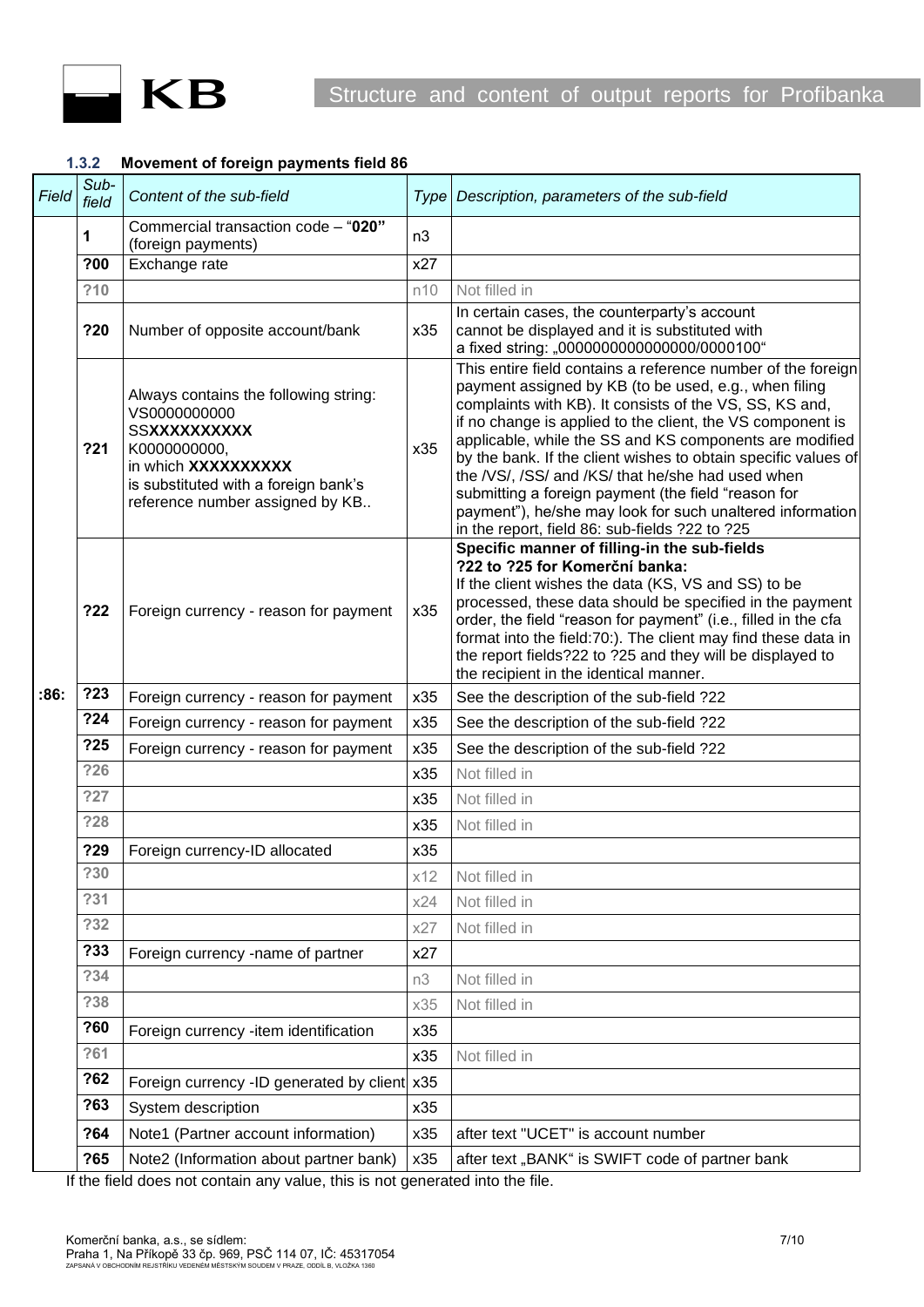

#### <span id="page-7-0"></span>**1.3.3 Movement of SEPA payments OUTGOING/ INCOMING field 86**

| Field | Sub-<br>field | Content of the sub-field                                                                                                                                                          |                | Type Description, parameters of the sub-field                                                                                                                                                                                                                                                                                                                                                                                                                                                                                                                                                                   |
|-------|---------------|-----------------------------------------------------------------------------------------------------------------------------------------------------------------------------------|----------------|-----------------------------------------------------------------------------------------------------------------------------------------------------------------------------------------------------------------------------------------------------------------------------------------------------------------------------------------------------------------------------------------------------------------------------------------------------------------------------------------------------------------------------------------------------------------------------------------------------------------|
|       | 1             | Commercial transaction code -<br>"040" SEPA outgoing<br>"050" SEPA incoming                                                                                                       | n <sub>3</sub> |                                                                                                                                                                                                                                                                                                                                                                                                                                                                                                                                                                                                                 |
|       | ?00           | Exchange rate                                                                                                                                                                     | x27            |                                                                                                                                                                                                                                                                                                                                                                                                                                                                                                                                                                                                                 |
|       | ?10           |                                                                                                                                                                                   | n10            | Not filled in                                                                                                                                                                                                                                                                                                                                                                                                                                                                                                                                                                                                   |
|       | ?20           | Number of opposite account /bank                                                                                                                                                  | x35            | In certain cases, the counterparty's account<br>cannot be displayed and it is substituted with<br>a fixed string: "0000000000000000/0000100"                                                                                                                                                                                                                                                                                                                                                                                                                                                                    |
|       | ?21           | Always contains the following string:<br>VS00000000000SSXXXXXXXXXXK0000000000,<br>in which XXXXXXXXXX is substituted with a<br>foreign bank's reference number assigned by<br>KB. | x35            | This entire field contains a reference number<br>of the foreign payment assigned by KB (to be<br>used, e.g., when filing complaints with KB). It<br>consists of the VS, SS, KS and, if no change<br>is applied to the client, the VS component is<br>applicable, while the SS and KS components<br>are modified by the bank. If the client wishes<br>to obtain specific values of the /VS/, /SS/ and<br>/KS/ that he/she had used when submitting a<br>foreign payment (the field "reason for<br>payment"), he/she may look for such<br>unaltered information in the report, field 86:<br>sub-fields ?22 to ?25 |
| :86:  | ?22           | SEPA-reason for payment                                                                                                                                                           | x35            | Specific manner of filling-in the sub-fields<br>?22 to ?25 for Komerční banka:<br>If the client wishes the data (KS, VS and SS)<br>to be processed, these data should be<br>specified in the payment order, the field<br>"reason for payment" (for the SEPA XML<br>format it is the tag <ustrd> v cestě<br/><pmtlnf><cdttrftxinf><rmtlnf><ustrd>).<br/>The client may find these data in the report<br/>fields?22 to ?25 and they will be displayed to<br/>the recipient in the identical manner.</ustrd></rmtlnf></cdttrftxinf></pmtlnf></ustrd>                                                               |
|       | 223           | SEPA - reason for payment                                                                                                                                                         | x35            | See the description of the sub-field ?22                                                                                                                                                                                                                                                                                                                                                                                                                                                                                                                                                                        |
|       | ?24           | SEPA - reason for payment                                                                                                                                                         | x35            | See the description of the sub-field ?22                                                                                                                                                                                                                                                                                                                                                                                                                                                                                                                                                                        |
|       | ?25           | SEPA - reason for payment                                                                                                                                                         | x35            | See the description of the sub-field ?22                                                                                                                                                                                                                                                                                                                                                                                                                                                                                                                                                                        |
|       | ?26           | Address of the counter party                                                                                                                                                      | x35            |                                                                                                                                                                                                                                                                                                                                                                                                                                                                                                                                                                                                                 |
|       | ?27           | Type of counter party (Organisation/Private)+<br>counter party's country                                                                                                          | x35            |                                                                                                                                                                                                                                                                                                                                                                                                                                                                                                                                                                                                                 |
|       | ?28           | Identification information for the counter party                                                                                                                                  | x35            |                                                                                                                                                                                                                                                                                                                                                                                                                                                                                                                                                                                                                 |
|       | ?29           | Name of opposite party                                                                                                                                                            | x35            |                                                                                                                                                                                                                                                                                                                                                                                                                                                                                                                                                                                                                 |
|       | ?30           |                                                                                                                                                                                   | x12            | Not filled in                                                                                                                                                                                                                                                                                                                                                                                                                                                                                                                                                                                                   |
|       | ?31           |                                                                                                                                                                                   | x24            | Not filled in                                                                                                                                                                                                                                                                                                                                                                                                                                                                                                                                                                                                   |
|       | ?32           |                                                                                                                                                                                   | x27            | Not filled in                                                                                                                                                                                                                                                                                                                                                                                                                                                                                                                                                                                                   |
|       | ?33           | SEPA - name of partner                                                                                                                                                            | x27            |                                                                                                                                                                                                                                                                                                                                                                                                                                                                                                                                                                                                                 |
|       | ?34           |                                                                                                                                                                                   | n3             | Not filled in                                                                                                                                                                                                                                                                                                                                                                                                                                                                                                                                                                                                   |
|       | ?38           |                                                                                                                                                                                   | x35            | Not filled in                                                                                                                                                                                                                                                                                                                                                                                                                                                                                                                                                                                                   |
|       | ?60           | SEPA - item identification                                                                                                                                                        | x35            |                                                                                                                                                                                                                                                                                                                                                                                                                                                                                                                                                                                                                 |
|       | ?61           | SEPA - identification of partner                                                                                                                                                  | x35            |                                                                                                                                                                                                                                                                                                                                                                                                                                                                                                                                                                                                                 |
|       | ?62           | SEPA - ID generated by the client                                                                                                                                                 | x35            |                                                                                                                                                                                                                                                                                                                                                                                                                                                                                                                                                                                                                 |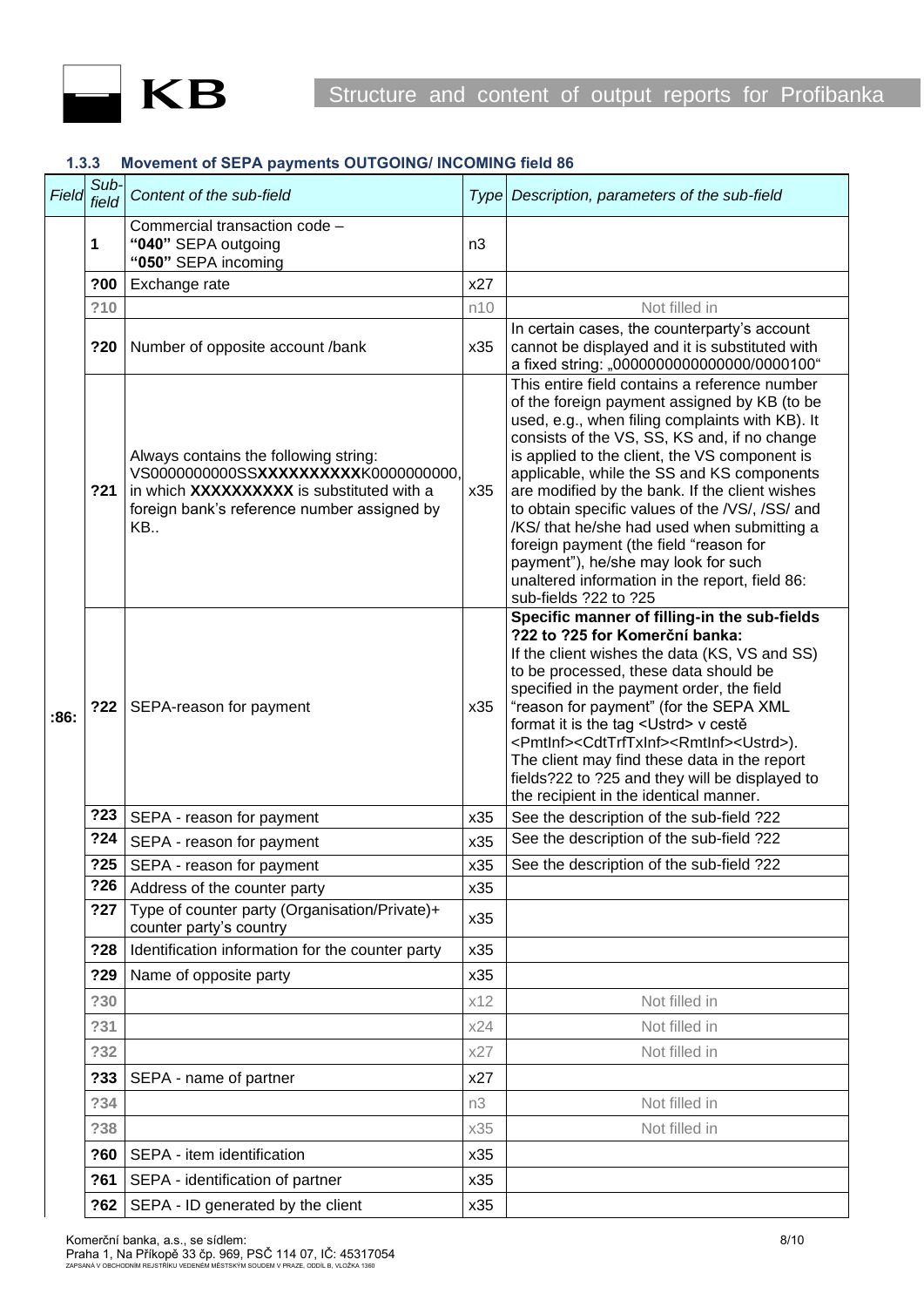

| ?63 | Reference for ordering party | x35 |  |
|-----|------------------------------|-----|--|
| ?64 | Note 1                       | x35 |  |
| ?65 | Note 2                       | x35 |  |

If the field does not contain any value, this is not generated into the file.

## <span id="page-8-0"></span>**1.4 General example of a statement:**

```
{1:F01KOMBSKPPAXXX0000000000}{2:I940XXXXXXXXXXXXN}{3:{111:XXXXXXXXXXXXXXXX}
}{4:
:20:210907092320
:25:8100/0000435300110247
:28C:00182/1
:60F:C210811EUR724071,21
:61:2108110811C0,50NSTONONREF
:86:010?00000100000000
?200001156720510217/0008100
?21VS:0000000000
?22SS:0000000000
?23KS:0000000000
?2815/99
?33FIRMA PKS21
?60000-11082021 005-005-001000271
?61Uhrada
?63PRICHOZI UHRADA
?64TEST
?65Z CK-0001156720510217
:61:2108110811D1,00NCHGNONREF
:86:030?00000100000000
?200000000000000000/0008100
?21VS:0000000000
?22SS:0000000000
?23KS:0000000898
?2858/00
?60297-11082021 1586049000008
?61Uhrada
?64POPLATOK ZA OZNAMENIE
:61:2108110811D321,00NSTONONREF
:86:010?00000100000000
?200000000217010090/0001100
?21VS:0000000000
?22SS:0000000000
?23KS:0000000000
?2864/01
?60000-11082021 005-005-001001050
?61Uhrada
?63ODCHOZI UHRADA
?64TP BELDA 2
?65NA AC-0000000217010090
:61:2108110811D10,10NSTONONREF
/OCMT/USD0000000000011,56
:86:010?00000114495000
```